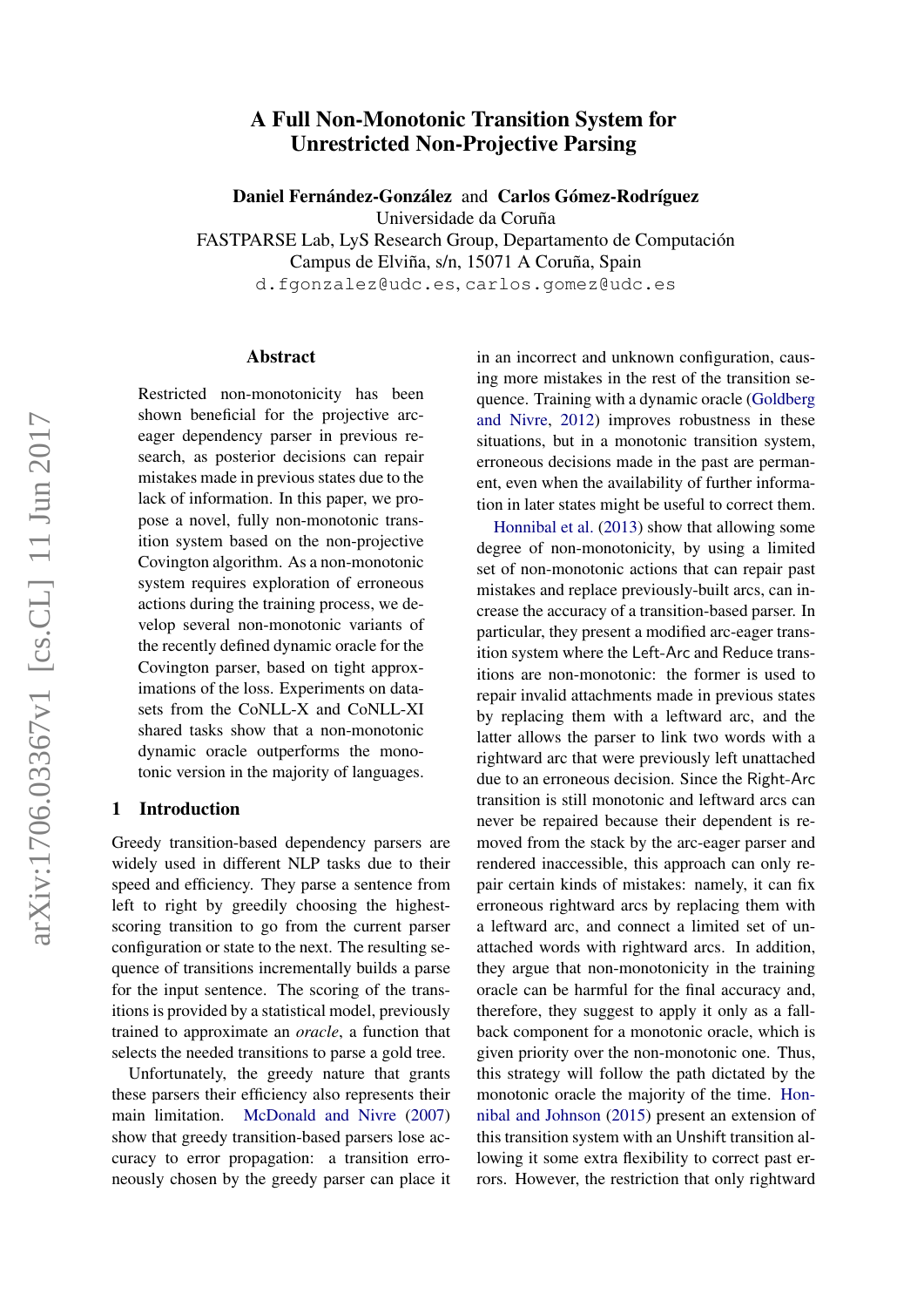arcs can be deleted, and only by replacing them with leftward arcs, is still in place. Furthermore, both versions of the algorithm are limited to projective trees.

In this paper, we propose a non-monotonic transition system based on the non-projective Covington parser, together with a dynamic oracle to train it with erroneous examples that will need to be repaired. Unlike the system developed in [\(Hon](#page-9-2)[nibal et al.,](#page-9-2) [2013;](#page-9-2) [Honnibal and Johnson,](#page-9-3) [2015\)](#page-9-3), we work with full non-monotonicity. This has a twofold meaning: (1) our approach can repair previous erroneous attachments regardless of their original direction, and it can replace them either with a rightward or leftward arc as both arc trans-itions are non-monotonic;<sup>[1](#page-1-0)</sup> and (2) we use exclusively a non-monotonic oracle, without the interferences of monotonic decisions. These modifications are feasible because the non-projective Covington transition system is less rigid than the arc-eager algorithm, as words are never deleted from the parser's data structures and can always be revisited, making it a better option to exploit the full potencial of non-monotonicity. To our knowledge, the presented system is the first nonmonotonic parser that can produce non-projective dependency analyses. Another novel aspect is that our dynamic oracle is *approximate*, i.e., based on efficiently-computable approximations of the loss due to the complexity of calculating its actual value in a non-monotonic and non-projective scenario. However, this is not a problem in practice: experimental results show how our parser and oracle can use non-monotonic actions to repair erroneous attachments, outperforming the monotonic version developed by Gómez-Rodríguez and Fernández-González [\(2015\)](#page-9-4) in a large majority of the datasets tested.

### 2 Preliminaries

# 2.1 Non-Projective Covington Transition System

The non-projective Covington parser was originally defined by [Covington](#page-9-5) [\(2001\)](#page-9-5), and then recast by [Nivre](#page-9-6) [\(2008\)](#page-9-6) under the transition-based parsing framework.

The transition system that defines this parser is as follows: each parser configuration is of the form  $c = \langle \lambda_1, \lambda_2, B, A \rangle$ , such that  $\lambda_1$  and  $\lambda_2$  are lists of partially processed words, B is another list (called the buffer) containing currently unprocessed words, and A is the set of dependencies that have been built so far. Suppose that our input is a string  $w_1 \cdots w_n$ , whose word occurrences will be identified with their indices  $1 \cdots n$  for simplicity. Then, the parser will start at an initial configuration  $c_s(w_1 \ldots w_n) = \langle [],[],[1 \ldots n], \emptyset \rangle$ , and execute transitions chosen from those in Figure [1](#page-2-0) until a terminal configuration of the form  $\{\langle \lambda_1, \lambda_2, \langle \cdot, A \rangle \in C\}$  is reached. At that point, the sentence's parse tree is obtained from  $A<sup>2</sup>$  $A<sup>2</sup>$  $A<sup>2</sup>$ .

These transitions implement the same logic as the double nested loop traversing word pairs in the original formulation by [Covington](#page-9-5) [\(2001\)](#page-9-5). When the parser's configuration is  $\langle \lambda_1|i, \lambda_2, j|B, A \rangle$ , we say that it is considering the focus words  $i$  and  $j$ , located at the end of the first list and at the beginning of the buffer. At that point, the parser must decide whether these two words should be linked with a leftward arc  $i \leftarrow j$  (Left-Arc transition), a rightward arc  $i \rightarrow j$  (Right-Arc transition), or not linked at all (No-Arc transition). However, the two transitions that create arcs will be disallowed in configurations where this would cause a violation of the single-head constraint (a node can have at most one incoming arc) or the acyclicity constraint (the dependency graph cannot have cycles). After applying any of these three transitions,  $i$  is moved to the second list to make  $i - 1$  and j the focus words for the next step. As an alternative, we can instead choose to execute a Shift transition which lets the parser read a new input word, placing the focus on j and  $j + 1$ .

The resulting parser can generate any possible dependency tree for the input, including arbitrary non-projective trees. While it runs in quadratic worst-case time, in theory worse than lineartime transition-based parsers (e.g. [\(Nivre,](#page-9-7) [2003;](#page-9-7) Gómez-Rodríguez and Nivre, [2013\)](#page-9-8)), it has been shown to outspeed linear algorithms in practice, thanks to feature extraction optimizations that cannot be implemented in other parsers [\(Volokh and](#page-10-0) [Neumann,](#page-10-0) [2012\)](#page-10-0). In fact, one of the fastest dependency parsers ever reported uses this algorithm

<span id="page-1-0"></span><sup>&</sup>lt;sup>1</sup>The only restriction is that parsing must still proceed in left-to-right order. For this reason, a leftward arc cannot be repaired with a rightward arc, because this would imply going back in the sentence. The other three combinations (replacing leftward with leftward, rightward with leftward or rightward with rightward arcs) are possible.

<span id="page-1-1"></span> ${}^{2}$ In general A is a forest, but it can be converted to a tree by linking headless nodes as dependents of an artificial root node at position 0. When we refer to parser outputs as trees, we assume that this transformation is being implicitly made.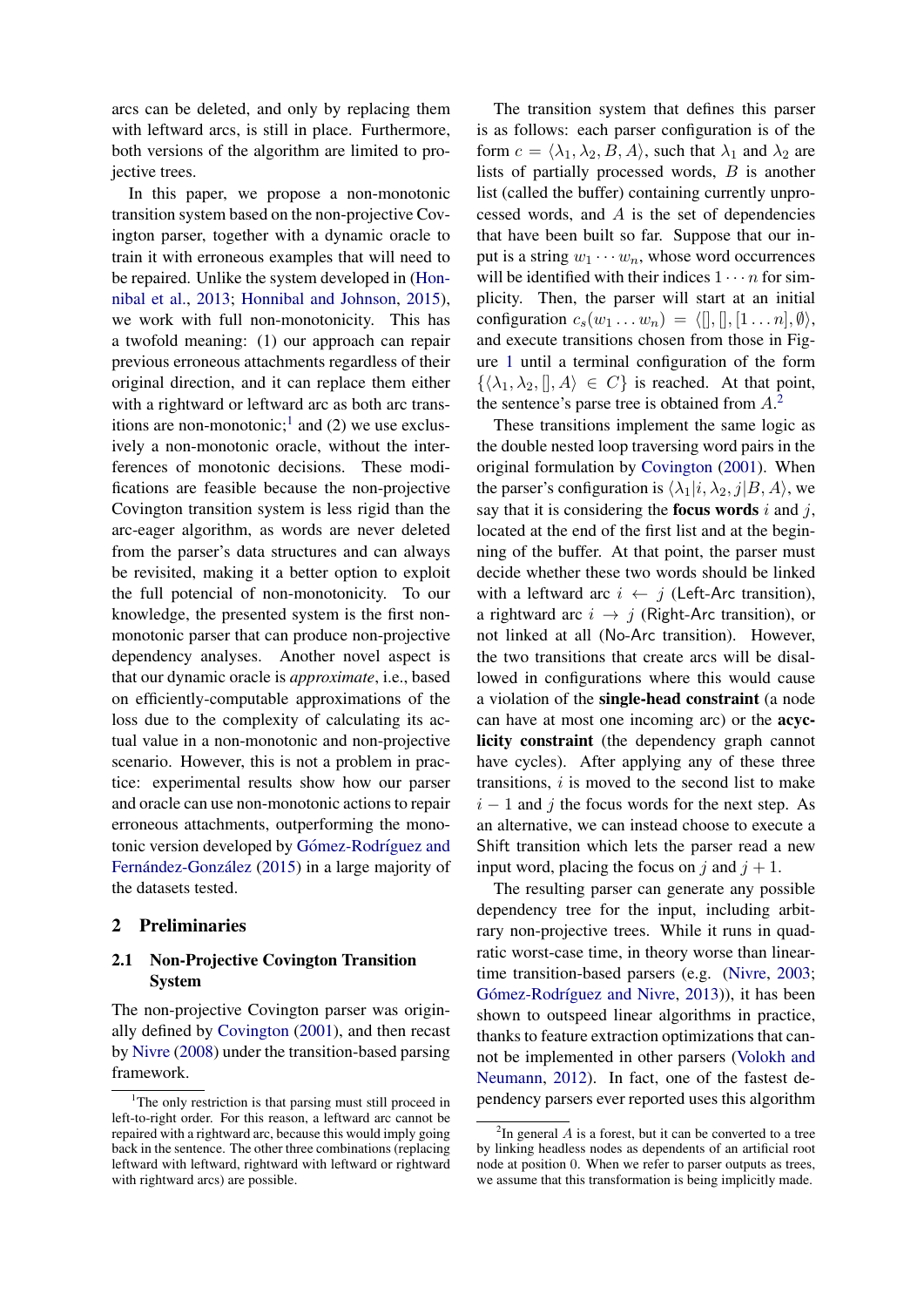| Shift:                                                                                                      | $\langle \lambda_1, \lambda_2, j   B, A \rangle \Rightarrow \langle \lambda_1 \cdot \lambda_2   j, [], B, A \rangle$                         |
|-------------------------------------------------------------------------------------------------------------|----------------------------------------------------------------------------------------------------------------------------------------------|
| No-Arc:                                                                                                     | $\langle \lambda_1   i, \lambda_2, B, A \rangle \Rightarrow \langle \lambda_1, i   \lambda_2, B, A \rangle$                                  |
| Left-Arc:                                                                                                   | $\langle \lambda_1   i, \lambda_2, j   B, A \rangle \Rightarrow \langle \lambda_1, i   \lambda_2, j   B, A \cup \{j \rightarrow i\} \rangle$ |
| only if $\nexists k   k \rightarrow i \in A$ (single-head) and $i \rightarrow^* j \notin A$ (acyclicity).\n |                                                                                                                                              |
| Right-Arc:                                                                                                  | $\langle \lambda_1   i, \lambda_2, j   B, A \rangle \Rightarrow \langle \lambda_1, i   \lambda_2, j   B, A \cup \{i \rightarrow j\} \rangle$ |
| only if $\nexists k   k \rightarrow j \in A$ (single-head) and $j \rightarrow^* i \notin A$ (acyclicity).\n |                                                                                                                                              |

<span id="page-2-0"></span>Figure 1: Transitions of the monotonic Covington non-projective dependency parser. The notation  $i \rightarrow^*$  $j \in A$  means that there is a (possibly empty) directed path from i to j in A.

#### [\(Volokh,](#page-9-9) [2013\)](#page-9-9).

#### 2.2 Monotonic Dynamic Oracle

A dynamic oracle is a function that maps a configuration c and a gold tree  $t_G$  to the set of transitions that can be applied in  $c$  and lead to some parse tree t minimizing the Hamming loss with respect to  $t_G$ (the amount of nodes whose head is different in  $t$ ) and  $t_G$ ). Following [Goldberg and Nivre](#page-9-10) [\(2013\)](#page-9-10), we say that an arc set  $A$  is **reachable** from configuration c, and we write  $c \rightarrow A$ , if there is some (possibly empty) path of transitions from  $c$  to some configuration  $c' = \langle \lambda_1, \lambda_2, B, A' \rangle$ , with  $A \subseteq A'$ . Then, we can define the loss of configuration  $c$  as

$$
\ell(c) = \min_{t|c \leadsto t} \mathcal{L}(t, t_G),
$$

and therefore, a correct dynamic oracle will return the set of transitions

$$
o_d(c, t_G) = \{ \tau \mid \ell(c) - \ell(\tau(c)) = 0 \},
$$

i.e., the set of transitions that do not increase configuration loss, and thus lead to the best parse (in terms of loss) reachable from  $c$ . Hence, implementing a dynamic oracle reduces to computing the loss  $\ell(c)$  for each configuration c.

[Goldberg and Nivre](#page-9-10) [\(2013\)](#page-9-10) show a straightforward method to calculate loss for parsers that are arc-decomposable, i.e., those where every arc set A that can be part of a well-formed parse verifies that if  $c \leadsto (i \to j)$  for every  $i \to j \in A$  (i.e., each of the individual arcs of A is reachable from a given configuration c), then  $c \rightsquigarrow A$  (i.e., the set A as a whole is reachable from  $c$ ). If this holds, then the loss of a configuration  $c$  equals the number of gold arcs that are *not* individually reachable from c, which is easy to compute in most parsers.

Gómez-Rodríguez and Fernández-González [\(2015\)](#page-9-4) show that the non-projective Covington parser is not arc-decomposable because sets of individually reachable arcs may form cycles together with already-built arcs, preventing them from being jointly reachable due to the acyclicity constraint. In spite of this, they prove that a dynamic oracle for the Covington parser can be efficiently built by counting individually unreachable arcs, and correcting for the presence of such cycles. Concretely, the loss is computed as:

$$
\ell(c) = |\mathcal{U}(c, t_G)| + n_c(A \cup \mathcal{I}(c, t_G))
$$

where  $\mathcal{I}(c, t_G) = \{x \to y \in t_G \mid c \leadsto (x \to y)\}\$ is the set of **individually reachable arcs** of  $t_G$ from configuration c;  $\mathcal{U}(c, t_G)$  is the set of **indi**vidually unreachable arcs of  $t_G$  from c, computed as  $t_G \backslash \mathcal{I}(c, t_G)$ ; and  $n_c(G)$  denotes the number of cycles in a graph G.

Therefore, to calculate the loss of a configuration c, we only need to compute the two terms  $|\mathcal{U}(c, t_G)|$  and  $n_c(A \cup \mathcal{I}(c, t_G))$ . To calculate the first term, given a configuration  $c$  with focus words i and j (i.e.,  $c = \langle \lambda_1 | i, \lambda_2, j | B, A \rangle$ ), an arc  $x \to y$ will be in  $U(c, t_G)$  if it is not in A, and at least one of the following holds:

- $j > \max(x, y)$ , (i.e., we have read too far in the string and can no longer get  $max(x, y)$  as right focus word),
- $j = \max(x, y) \wedge i < \min(x, y)$ , (i.e., we have  $\max(x, y)$  as the right focus word but the left focus word has already moved left past  $min(x, y)$ , and we cannot go back),
- there is some  $z \neq 0, z \neq x$  such that  $z \rightarrow$  $y \in A$ , (i.e., we cannot create  $x \to y$  because it would violate the single-head constraint),
- $x$  and  $y$  are on the same weakly connected component of A (i.e., we cannot create  $x \rightarrow$  $y$  due to the acyclicity constraint).

The second term of the loss,  $n_c(A \cup \mathcal{I}(c, t_G)),$ can be computed by first obtaining  $\mathcal{I}(c, t_G)$  as  $t_G \setminus \mathcal{U}(c, t_G)$ . Since the graph  $\mathcal{I}(c, t_G)$  has indegree 1, the algorithm by [Tarjan](#page-9-11) [\(1972\)](#page-9-11) can then be used to find and count the cycles in  $O(n)$  time.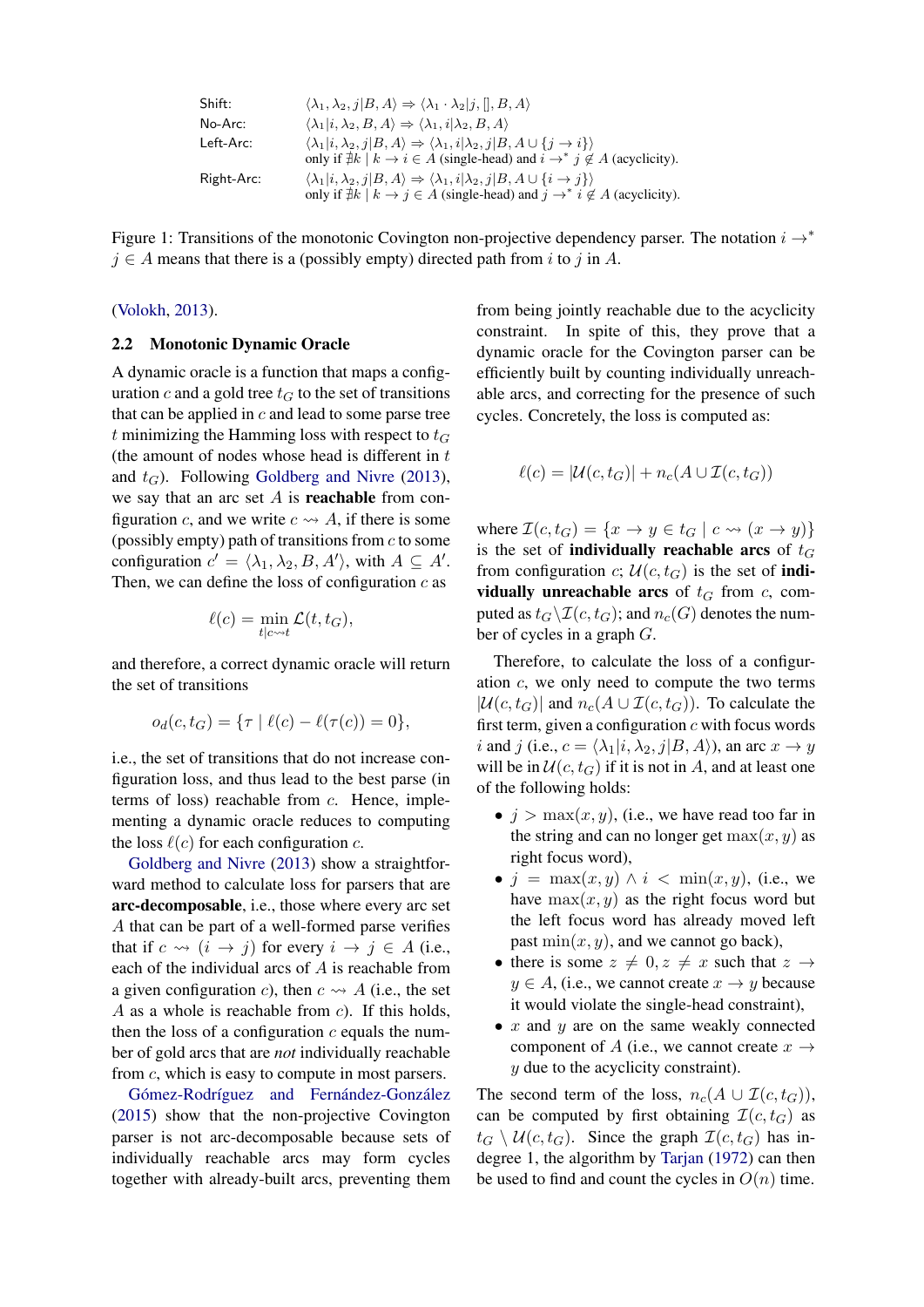Algorithm 1 Computation of the loss of a configuration in the monotonic oracle.

<span id="page-3-0"></span>

| 1: function $Loss(c = \langle \lambda_1   i, \lambda_2, j   B, A \rangle, t_G)$            |
|--------------------------------------------------------------------------------------------|
| $\triangleright$ Variable U is for $\mathcal{U}(c, t_G)$<br>$U \leftarrow \emptyset$       |
| for each $x \to y \in (t_G \setminus A)$ do                                                |
| $left \leftarrow \min(x, y)$                                                               |
| $right \leftarrow \max(x, y)$                                                              |
| if $j > right \vee$                                                                        |
| $(j = right \land i < left) \lor$                                                          |
| $(\exists z > 0, z \neq x : z \rightarrow y \in A)$                                        |
| WEAKLYCONNECTED $(A, x, y)$ then                                                           |
| $U \leftarrow u \cup \{x \rightarrow y\}$                                                  |
| $\triangleright$ Variable I is for $\mathcal{I}(c, t_G)$<br>$I \leftarrow t_G \setminus U$ |
| <b>return</b> $ U $ + COUNTCYCLES( $A \cup I$ )                                            |
|                                                                                            |

Algorithm [1](#page-3-0) shows the resulting loss calculation algorithm, where COUNTCYCLES is a function that counts the number of cycles in the given graph and WEAKLYCONNECTED returns whether two given nodes are weakly connected in A.

# 3 Non-Monotonic Transition System for the Covington Non-Projective Parser

We now define a non-monotonic variant of the Covington non-projective parser. To do so, we allow the Right-Arc and Left-Arc transitions to create arcs between any pair of nodes without restriction. If the node attached as dependent already had a previous head, the existing attachment is discarded in favor of the new one. This allows the parser to correct erroneous attachments made in the past by assigning new heads, while still enforcing the single-head constraint, as only the most recent head assigned to each node is kept.

To enforce acyclicity, one possibility would be to keep the logic of the monotonic algorithm, forbidding the creation of arcs that would create cycles. However, this greatly complicates the definition of the set of individually unreachable arcs, which is needed to compute the loss bounds that will be used by the dynamic oracle. This is because a gold arc  $x \to y$  may superficially seem unreachable due to forming a cycle together with arcs in A, but it might in fact be reachable if there is some transition sequence that first breaks the cycle using non-monotonic transitions to remove arcs from A, to then create  $x \to y$ . We do not know of a way to characterize the conditions under which such a transition sequence exists, and thus cannot estimate the loss efficiently.

Instead, we enforce the acyclicity constraint in a similar way to the single-head constraint: Right-Arc and Left-Arc transitions are always allowed, even if the prospective arc would create a

cycle in A. However, if the creation of a new arc  $x \rightarrow y$  generates a cycle in A, we immediately remove the arc of the form  $z \to x$  from A (which trivially exists, and is unique due to the singlehead constraint). This not only enforces the acyclicity constraint while keeping the computation of  $U(c, t_G)$  simple and efficient, but also produces a straightforward, coherent algorithm (arc transitions are always allowed, and both constraints are enforced by deleting a previous arc) and allows us to exploit non-monotonicity to the maximum (we can not only recover from assigning a node the wrong head, but also from situations where previous errors together with the acyclicity constraint prevent us from building a gold arc, keeping with the principle that later decisions override earlier ones).

In Figure [2,](#page-4-0) we can see the resulting nonmonotonic transition system for the non-projective Covington algorithm, where, unlike the monotonic version, all transitions are allowed at each configuration, and the single-head and acyclicity constraints are kept in A by removing offending arcs.

## 4 Non-Monotonic Approximate Dynamic **Oracle**

To successfully train a non-monotonic system, we need a dynamic oracle with error exploration, so that the parser will be put in erroneous states and need to apply non-monotonic transitions in order to repair them. To achieve that, we modify the dynamic oracle defined by Gómez-Rodríguez and Fernández-González [\(2015\)](#page-9-4) so that it can deal with non-monotonicity. Our modification is an approximate dynamic oracle: due to the extra flexibility added to the algorithm by non-monotonicity, we do not know of an efficient way of obtaining an exact calculation of the loss of a given configuration. Instead, we use upper or lower bounds on the loss, which we empirically show to be very tight (less that 1% relative error with respect to the real loss) and are sufficient for the algorithm to provide better accuracy than the exact monotonic oracle.

First of all, we adapt the computation of the set of **individually unreachable arcs**  $\mathcal{U}(c, t_G)$  to the new algorithm. In particular, if  $c$  has focus words i and j (i.e.,  $c = \langle \lambda_1 | i, \lambda_2, j | B, A \rangle$ ), then an arc  $x \to y$  is in  $\mathcal{U}(c, t_G)$  if it is not in A, and at least one of the following holds:

•  $j > \max(x, y)$ , (i.e., we have read too far in the string and can no longer get  $max(x, y)$  as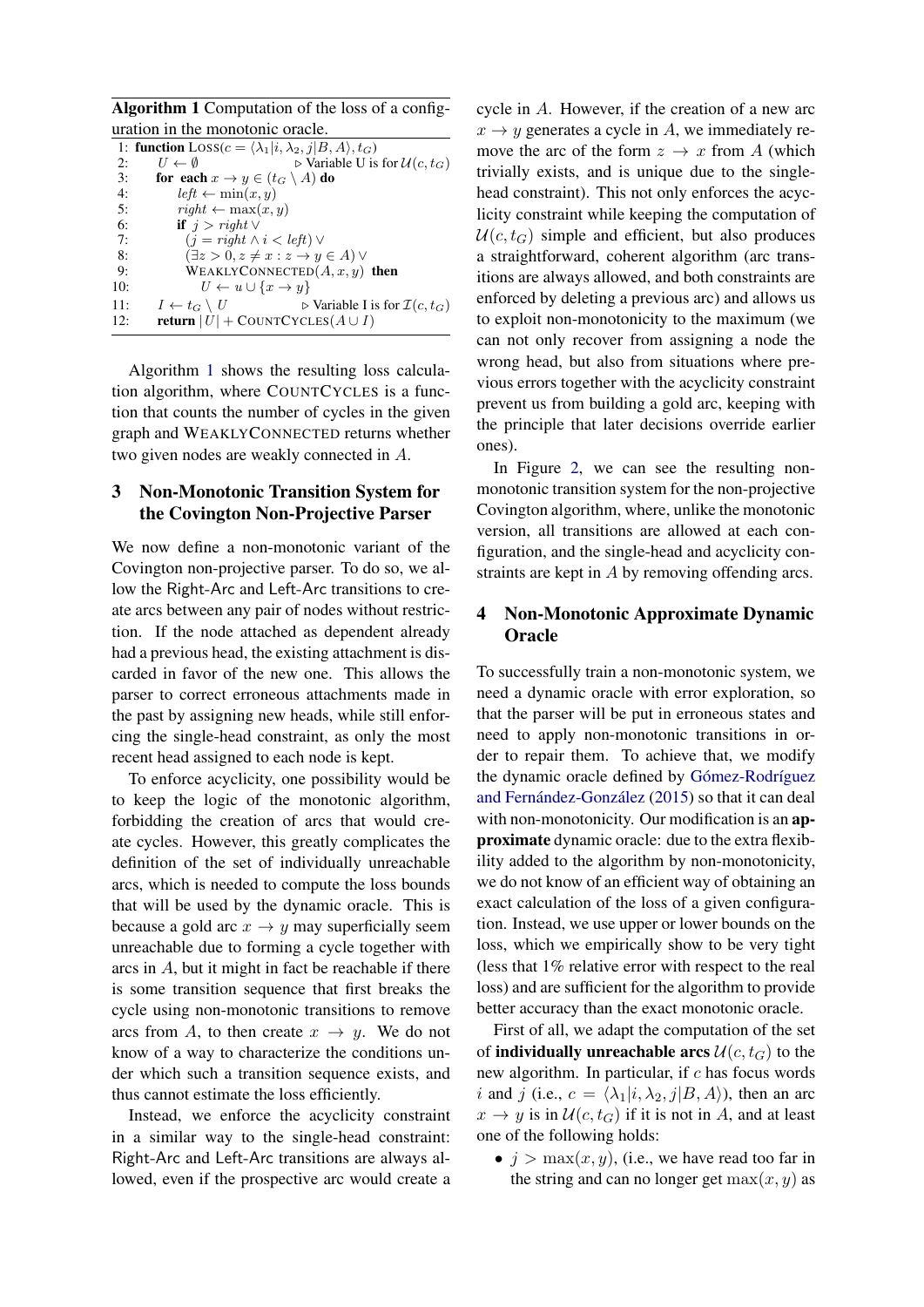| Shift:     | $\langle \lambda_1, \lambda_2, j   B, A \rangle \Rightarrow \langle \lambda_1 \cdot \lambda_2   j, [], B, A \rangle$                   |
|------------|----------------------------------------------------------------------------------------------------------------------------------------|
| No-Arc:    | $\langle \lambda_1   i, \lambda_2, B, A \rangle \Rightarrow \langle \lambda_1, i   \lambda_2, B, A \rangle$                            |
| Left-Arc:  | $\langle \lambda_1   i, \lambda_2, j   B, A \rangle \Rightarrow \langle \lambda_1, i   \lambda_2, j   B, (A \cup \{j \rightarrow i\})$ |
| Right-Arc: | $\langle \lambda_1   i, \lambda_2, j   B, A \rangle \Rightarrow \langle \lambda_1, i   \lambda_2, j   B, A \cup \{i \rightarrow j\}$   |
| Right-Arc: | $\langle \lambda_1   i, \lambda_2, j   B, A \rangle \Rightarrow \langle \lambda_1, i   \lambda_2, j   B, A \cup \{i \rightarrow j\}$   |
| Right-Arc: | $\langle \lambda_1   i, \lambda_2, j   B, A \rangle \Rightarrow \langle \lambda_1, i   \lambda_2, j   B, A \cup \{i \rightarrow j\}$   |
| Right-Arc: | $\langle \lambda_1   i, \lambda_2, j   B, A \rangle \Rightarrow \langle \lambda_1, i   \lambda_2, j   B, A \cup \{i \rightarrow j\}$   |

<span id="page-4-0"></span>Figure 2: Transitions of the non-monotonic Covington non-projective dependency parser. The notation  $i \rightarrow^* j \in A$  means that there is a (possibly empty) directed path from i to j in A.

right focus word),

•  $j = \max(x, y) \land i < \min(x, y)$  (i.e., we have  $max(x, y)$  as the right focus word but the left focus word has already moved left past  $min(x, y)$ , and we cannot move it back).

Note that, since the head of a node can change during the parsing process and arcs that produce cycles in A can be built, the two last conditions present in the monotonic scenario for computing  $U(c, t_G)$  are not needed when we use nonmonotonicity and, as a consequence, the set of individually reachable arcs  $\mathcal{I}(c, t_G)$  is larger: due to the greater flexibility provided by nonmonotonicity, we can reach arcs that would be unreachable for the monotonic version.

Since arcs that are in this new  $\mathcal{U}(c, t_G)$  are unreachable even by the non-monotonic parser,  $|\mathcal{U}(c, t_G)|$  is trivially a **lower bound** of the loss  $\ell(c)$ . It is worth noting that there always exists at least one transition sequence that builds every arc in  $\mathcal{I}(c, t_G)$  at some point (although not all of them necessarily appear in the final tree, due to non-monotonicity). This can be easily shown based on the fact that the non-monotonic parser does not forbid transitions at any configuration. Thanks to this, we can can generate one such sequence by just applying the original [Covington](#page-9-5) [\(2001\)](#page-9-5) criteria (choose an arc transition whenever the focus words are linked in  $\mathcal{I}(c, t_G)$ , and otherwise Shift or No-Arc depending on whether the left focus word is the first word in the sentence or not), although this sequence is not necessarily optimal in terms of loss. In such a transition sequence, the gold arcs that are missed are (1) those in  $U(c, t_G)$ , and (2) those that are removed by the cycle-breaking in Left-Arc and Right-Arc transitions. In practice configurations where (2) is needed are uncommon, so this lower bound is a very close approximation of the real loss, as will be seen empirically below.

This reasoning also helps us calculate an up-

per bound of the loss: in a transition sequence as described, if we *only* build the arcs in  $\mathcal{I}(c, t_G)$ and none else, the amount of arcs removed by breaking cycles (2) cannot be larger than the number of cycles in  $A \cup \mathcal{I}(c, t_G)$ . This means that  $|\mathcal{U}(c, t_G)|+n_c(A\cup \mathcal{I}(c, t_G))$  is an upper bound of the loss  $\ell(c)$ . Note that, contrary to the monotonic case, this expression does not always give us the exact loss, for several reasons: firstly,  $A\cup \mathcal{I}(c, t_G)$ can have non-disjoint cycles (a node may have different heads in  $A$  and  $I$  since attachments are not permanent, contrary to the monotonic version) and thus removing a single arc may break more than one cycle; secondly, the removed arc can be a non-gold arc of A and therefore not incur loss; and thirdly, there may exist alternative transition sequences where a cycle in  $A \cup \mathcal{I}(c, t_G)$ is broken early by non-monotonic configurations that change the head of a wrongly-attached node in  $A$  to a different (and also wrong) head,<sup>[3](#page-4-1)</sup> removing the cycle before the cycle-breaking mechanism needs to come into play without incurring in extra errors. Characterizing the situations where such an alternative exists is the main difficulty for an exact calculation of the loss.

However, it is possible to obtain a closer upper bound to the real loss if we consider the following: for each cycle in  $A \cup \mathcal{I}(c, t_G)$  that will be broken by the transition sequence described above, we can determine exactly which is the arc removed by cycle-breaking (if  $x \rightarrow y$  is the arc that will close the cycle according to the Covington arc-building order, then the affected arc is the one of the form  $z \rightarrow x$ ). The cycle can only cause the loss of a gold arc if that arc  $z \rightarrow x$  is gold, which can be trivially checked. Hence, if we call cycles where that holds problematic cycles, then the expression

<span id="page-4-1"></span> $3$ Note that, in this scenario, the new head must also be wrong because otherwise the newly created arc would be an arc of  $\mathcal{I}(c, t_G)$  (and therefore, would not be breaking a cycle in  $A \cup \mathcal{I}(c, t_G)$ ). However, replacing a wrong attachment with another wrong attachment need not increase loss.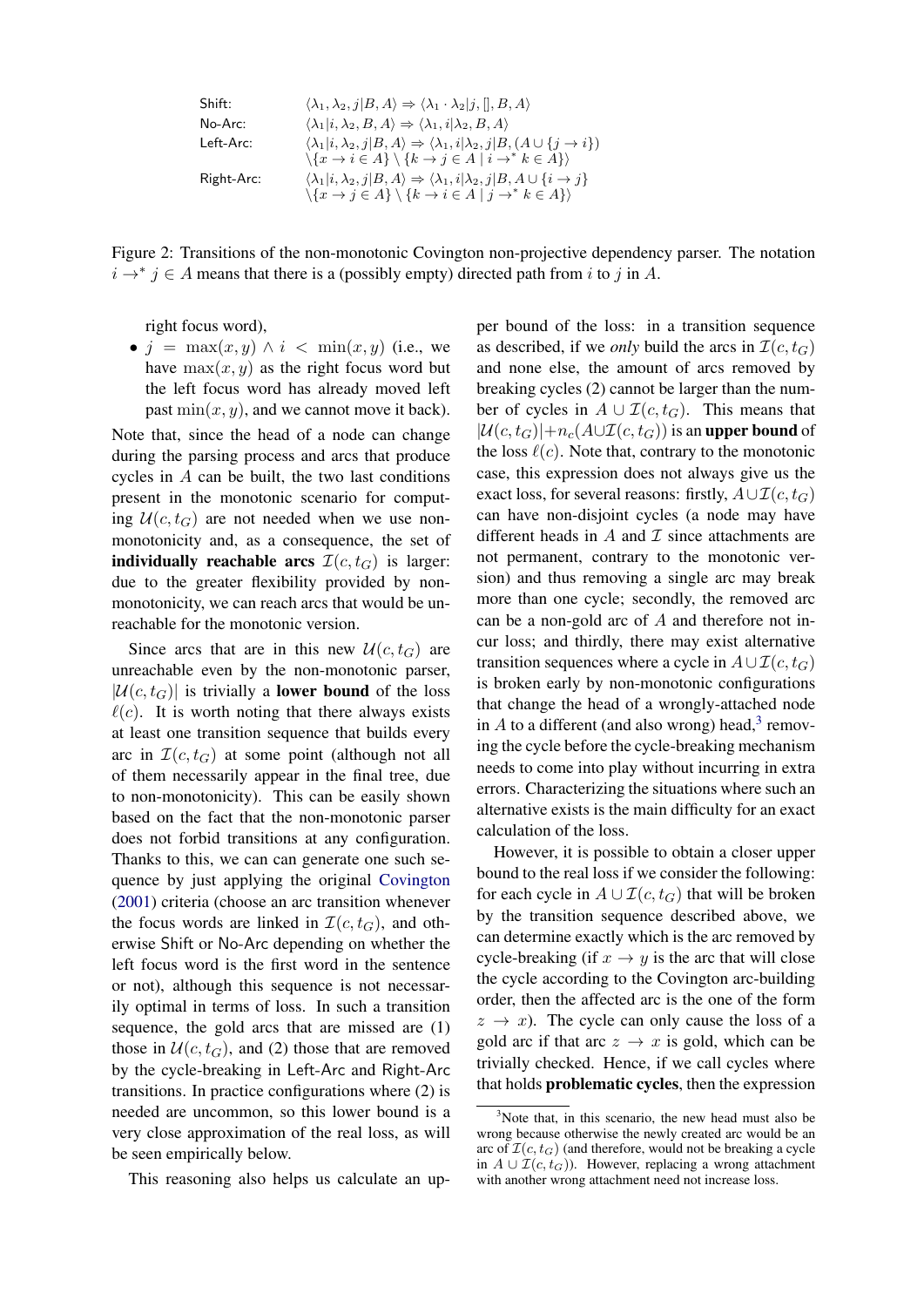|               |               |         | average value | relative difference to loss |         |          |         |
|---------------|---------------|---------|---------------|-----------------------------|---------|----------|---------|
| Language      | lower<br>loss |         | pc upper      | upper                       | lower   | pc upper | upper   |
| Arabic        | 0.66925       | 0.67257 | 0.67312       | 0.68143                     | 0.00182 | 0.00029  | 0.00587 |
| <b>Basque</b> | 0.58260       | 0.58318 | 0.58389       | 0.62543                     | 0.00035 | 0.00038  | 0.02732 |
| Catalan       | 0.58009       | 0.58793 | 0.58931       | 0.60644                     | 0.00424 | 0.00069  | 0.00961 |
| Chinese       | 0.56515       | 0.56711 | 0.57156       | 0.62921                     | 0.00121 | 0.00302  | 0.03984 |
| Czech         | 0.57521       | 0.58357 | 0.59401       | 0.62883                     | 0.00476 | 0.00685  | 0.02662 |
| English       | 0.55267       | 0.56383 | 0.56884       | 0.59494                     | 0.00633 | 0.00294  | 0.01767 |
| Greek         | 0.56123       | 0.57443 | 0.57983       | 0.61256                     | 0.00731 | 0.00296  | 0.02256 |
| Hungarian     | 0.46495       | 0.46672 | 0.46873       | 0.48797                     | 0.00097 | 0.00114  | 0.01165 |
| Italian       | 0.62033       | 0.62612 | 0.62767       | 0.64356                     | 0.00307 | 0.00082  | 0.00883 |
| Turkish       | 0.60143       | 0.60215 | 0.60660       | 0.63560                     | 0.00060 | 0.00329  | 0.02139 |
| Bulgarian     | 0.61415       | 0.62257 | 0.62433       | 0.64497                     | 0.00456 | 0.00086  | 0.01233 |
| Danish        | 0.67350       | 0.67904 | 0.68119       | 0.69436                     | 0.00291 | 0.00108  | 0.00916 |
| Dutch         | 0.69201       | 0.70600 | 0.71105       | 0.74008                     | 0.00709 | 0.00251  | 0.01862 |
| German        | 0.54581       | 0.54755 | 0.55080       | 0.58182                     | 0.00104 | 0.00208  | 0.02033 |
| Japanese      | 0.60515       | 0.60515 | 0.60515       | 0.60654                     | 0.00000 | 0.00000  | 0.00115 |
| Portuguese    | 0.58880       | 0.60063 | 0.60185       | 0.61780                     | 0.00651 | 0.00067  | 0.00867 |
| Slovene       | 0.56155       | 0.56860 | 0.57135       | 0.60373                     | 0.00396 | 0.00153  | 0.01979 |
| Spanish       | 0.58247       | 0.59119 | 0.59277       | 0.61273                     | 0.00487 | 0.00089  | 0.01197 |
| Swedish       | 0.57543       | 0.58636 | 0.58933       | 0.61104                     | 0.00585 | 0.00153  | 0.01383 |
| Average       | 0.59009       | 0.59656 | 0.59954       | 0.62416                     | 0.00355 | 0.00176  | 0.01513 |

Table 1: Average value of the different bounds and the loss, and of the relative differences from each bound to the loss, on CoNLL-XI (first block) and CoNLL-X (second block) datasets during 100,000 transitions. For each language, we show in boldface the average value and relative difference of the bound that is closer to the loss.

 $|\mathcal{U}(c, t_G)| + n_{pc}(A \cup \mathcal{I}(c, t_G))$ , where "pc" stands for problematic cycles, is a closer upper bound to the loss  $\ell(c)$  and the following holds:

$$
|\mathcal{U}(c, t_G)| \le \ell(c) \le |\mathcal{U}(c, t_G)| + n_{pc}(A \cup \mathcal{I}(c, t_G))
$$
  

$$
\le |\mathcal{U}(c, t_G)| + n_c(A \cup \mathcal{I}(c, t_G))
$$

As mentioned before, unlike the monotonic approach, a node can have a different head in A than in  $\mathcal{I}(c, t_G)$  and, as a consequence, the resulting graph  $A \cup \mathcal{I}(c, t_G)$  has maximum in-degree 2 rather than 1, and there can be overlapping cycles. Therefore, the computation of the non-monotonic terms  $n_c(A \cup \mathcal{I}(c,t_G))$  and  $n_{pc}(A \cup \mathcal{I}(c,t_G))$  requires an algorithm such as the one by [Johnson](#page-9-12) [\(1975\)](#page-9-12) to find all elementary cycles in a directed graph. This runs in  $O((n + e)(c + 1))$ , where  $n$  is the number of vertices,  $e$  is the number of edges and c is the number of elementary cycles in the graph. This implies that the calculation of the two non-monotonic upper bounds is less efficient than the linear loss computation in the monotonic scenario. However, a non-monotonic algorithm that uses the lower bound as loss expression is the fastest option (even faster than the monotonic approach) as the oracle does not need to compute cycles at all, speeding up the training process.

Algorithm [2](#page-5-0) shows the non-monotonic variant of Algorithm [1,](#page-3-0) where COUNTRELEVANT-CYCLES is a function that counts the number of cycles or problematic cycles in the given graph,

<span id="page-5-1"></span>Algorithm 2 Computation of the approximate loss of a non-monotonic configuration.

<span id="page-5-0"></span>

|     | 1: function $Loss(c = \langle \lambda_1   i, \lambda_2, j   B, A \rangle, t_G)$            |
|-----|--------------------------------------------------------------------------------------------|
| 2:  | $\triangleright$ Variable U is for $\mathcal{U}(c, t_G)$<br>$U \leftarrow \emptyset$       |
| 3:  | for each $x \to y \in (t_G \setminus A)$ do                                                |
| 4:  | $left \leftarrow \min(x, y)$                                                               |
| 5:  | $right \leftarrow \max(x, y)$                                                              |
| 6:  | if $j > right \vee$                                                                        |
| 7:  | $(i = right \land i < left)$ then                                                          |
| 8:  | $U \leftarrow u \cup \{x \rightarrow y\}$                                                  |
| 9:  | $\triangleright$ Variable I is for $\mathcal{I}(c, t_G)$<br>$I \leftarrow t_G \setminus U$ |
| 10: | <b>return</b> $ U $ + COUNTRELEVANTCYCLES( $A \cup I$ )                                    |

depending on the upper bound implemented, and will return 0 in case we use the lower bound.

### 5 Evaluation of the Loss Bounds

To determine how close the lower bound  $|\mathcal{U}(c, t_G)|$  and the upper bounds  $|\mathcal{U}(c, t_G)| +$  $n_{pc}(A\cup\mathcal{I}(c,t_G))$  and  $|\mathcal{U}(c,t_G)|+n_c(A\cup\mathcal{I}(c,t_G))$ are to the actual loss in practical scenarios, we use exhaustive search to calculate the real loss of a given configuration, to then compare it with the bounds. This is feasible because the lower and upper bounds allow us to prune the search space: if an upper and a lower bound coincide for a configuration we already know the loss and need not keep searching, and if we can branch to two configurations such that the lower bound of one is greater or equal than an upper bound of the other, we can discard the former as it will never lead to smaller loss than the latter. Therefore, this ex-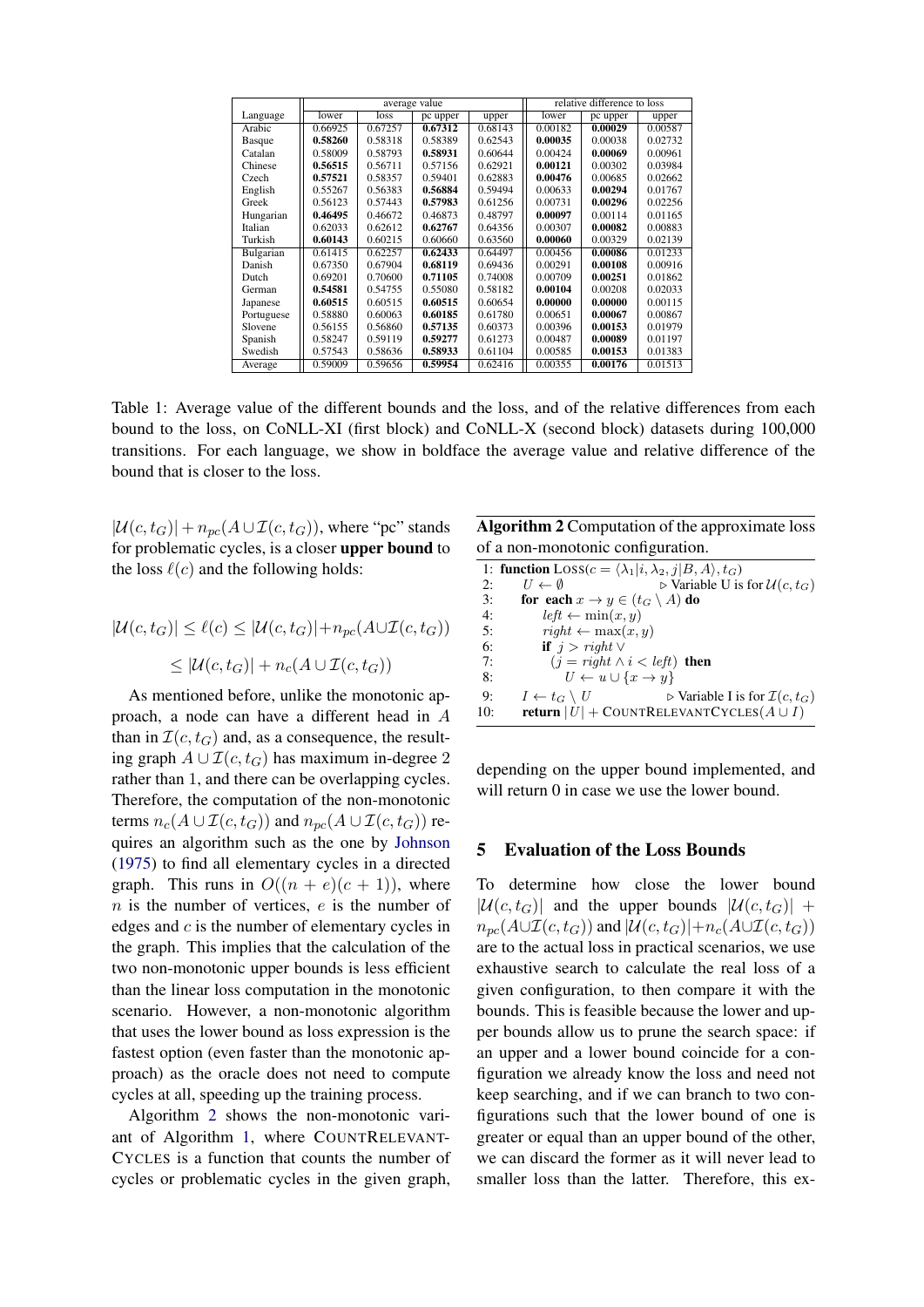| Unigrams                                                                                                |
|---------------------------------------------------------------------------------------------------------|
| $L_0w$ ; $L_0p$ ; $L_0wp$ ; $L_0l$ ; $L_{0h}w$ ; $L_{0h}p$ ; $L_{0h}l$ ; $L_{0l'}w$ ; $L_{0l'}p$ ;      |
| $L_{0l'}$ l; $L_{0r'}$ w; $L_{0r'}$ p; $L_{0r'}$ l; $L_{0h2}$ w; $L_{0h2}$ p; $L_{0h2}$ l; $L_{0l}$ w;  |
| $L_{0l}p; L_{0l}l; L_{0r}w; L_{0r}p; L_{0r}l; L_0wd; L_0pd; L_0wv_r; L_0pv_r;$                          |
| $L_0 w v_l$ ; $L_0 p v_l$ ; $L_0 w s_l$ ; $L_0 p s_l$ ; $L_0 w s_r$ ; $L_0 p s_r$ ; $L_1 w$ ; $L_1 p$ ; |
| $L_1wp; R_0w; R_0p; R_0wp; R_{0h}w; R_{0h}p; R_{0h}l; R_{0h2}w;$                                        |
| $R_{0h2}$ p; $R_{0l'}$ w; $R_{0l'}$ p; $R_{0l'}$ l; $R_{0l}$ w; $R_{0l}$ p; $R_{0l}$ l; $R_{0}$ wd;     |
| $R_0pd; R_0wv_l; R_0pv_l; R_0ws_l; R_0ps_l; R_1w; R_1p; R_1wp;$                                         |
| $R_2w$ ; $R_2p$ ; $R_2wp$ ; $CLw$ ; $CLp$ ; $CLwp$ ; $CRw$ ; $CRp$ ; $CRwp$ ;                           |
| Pairs                                                                                                   |
| $L_0wp+R_0wp; L_0wp+R_0w; L_0w+R_0wp; L_0wp+R_0p;$                                                      |
| $L_0 p+R_0 wp$ ; $L_0 w+R_0 w$ ; $L_0 p+R_0 p$ ; $R_0 p+R_1 p$ ; $L_0 w+R_0 wd$ ;                       |
| $L_0 p + R_0 p d$ ;                                                                                     |
| Triples                                                                                                 |
| $R_0 p+R_1 p+R_2 p$ ; $L_0 p+R_0 p+R_1 p$ ; $L_{0h} p+L_0 p+R_0 p$ ;                                    |
| $L_0 p+L_{0l} p+R_0 p$ ; $L_0 p+L_{0r} p+R_0 p$ ; $L_0 p+R_0 p+R_{0l} p$ ;                              |
| $L_0 p+L_{0l} p+L_{0l} p$ ; $L_0 p+L_{0r} p+L_{0r} p$ ; $L_0 p+L_{0h} p+L_{0h} p$ ;                     |
| $R_0 p + R_{0l} p + R_{0l} p$ ;                                                                         |

<span id="page-6-2"></span>Table 2: Feature templates.  $L_0$  and  $R_0$  denote the left and right focus words;  $L_1, L_2, \ldots$  are the words to the left of  $L_0$  and  $R_1, R_2, \ldots$  those to the right of  $R_0$ .  $X_{ih}$  means the head of  $X_i$ ,  $X_{ih2}$  the grandparent,  $X_{il}$  and  $X_{il'}$  the farthest and closest left dependents, and  $X_{ir}$  and  $X_{ir'}$  the farthest and closest right dependents, respectively. CL and  $CR$  are the first and last words between  $L_0$  and  $R_0$ whose head is not in the interval  $[L_0, R_0]$ . Finally, w stands for word form;  $p$  for PoS tag;  $l$  for dependency label; d is the distance between  $L_0$  and  $R_0$ ;  $v_l$ ,  $v_r$  are the left/right valencies (number of left/right dependents); and  $s_l$ ,  $s_r$  the left/right label sets (dependency labels of left/right dependents).

haustive search with pruning guarantees to find the exact loss.

Due to the time complexity of this process, we undertake the analysis of only the first 100,000 transitions on each dataset of the nineteen languages available from CoNLL-X and CoNLL-XI shared tasks [\(Buchholz and Marsi,](#page-9-13) [2006;](#page-9-13) [Nivre](#page-9-14) [et al.,](#page-9-14) [2007\)](#page-9-14). In Table [1,](#page-5-1) we present the average values for the lower bound, both upper bounds and the loss, as well as the relative differences from each bound to the real loss. After those experiments, we conclude that the lower and the closer upper bounds are a tight approximation of the loss, with both bounds incurring relative errors below 0.8% in all datasets. If we compare them, the real loss is closer to the upper bound  $|\mathcal{U}(c, t_G)| + n_{nc}(A \cup \mathcal{I}(c, t_G))$  in the majority of datasets (12 out of 18 languages, excluding Japanese where both bounds were exactly equal to the real loss in the whole sample of configurations). This means that the term  $n_{pc}(A\cup \mathcal{I}(c, t_G))$ provides a close approximation of the gold arcs missed by the presence of cycles in A. Regarding the upper bound  $|\mathcal{U}(c, t_G)|+n_c(A\cup \mathcal{I}(c, t_G)),$ 

it presents a more variable relative error, ranging from 0.1% to 4.0%.

Thus, although we do not know an algorithm to obtain the exact loss which is fast enough to be practical, any of the three studied loss bounds can be used to obtain a feasible approximate dynamic oracle with full non-monotonicity.

### 6 Experiments

To prove the usefulness of our approach, we implement the static, dynamic monotonic and nonmonotonic oracles for the non-projective Covington algorithm and compare their accuracies on nine datasets<sup>[4](#page-6-0)</sup> from the CoNLL-X shared task [\(Buchholz and Marsi,](#page-9-13) [2006\)](#page-9-13) and all datasets from the CoNLL-XI shared task [\(Nivre et al.,](#page-9-14) [2007\)](#page-9-14). For the non-monotonic algorithm, we test the three different loss expressions defined in the previous section. We train an averaged perceptron model for 15 iterations and use the same feature tem-plates for all languages<sup>[5](#page-6-1)</sup> which are listed in detail in Table [2.](#page-6-2)

#### 6.1 Results

The accuracies obtained by the non-projective Covington parser with the three available oracles are presented in Table [3,](#page-7-0) in terms of Unlabeled (UAS) and Labeled Attachment Score (LAS). For the non-monotonic dynamic oracle, three variants are shown, one for each loss expression implemented. As we can see, the novel non-monotonic oracle improves over the accuracy of the monotonic version on 14 out of 19 languages (0.32 in UAS on average) with the best loss calculation being  $|\mathcal{U}(c, t_G)| + n_c(A \cup \mathcal{I}(c, t_G))$ , where 6 of these improvements are statistically significant at the .05 level [\(Yeh,](#page-10-1) [2000\)](#page-10-1). The other two loss calculation methods also achieve good results, outperforming the monotonic algorithm on 12 out of 19 datasets tested.

The loss expression  $|\mathcal{U}(c, t_G)| + n_c(A \cup$  $\mathcal{I}(c, t_G)$  obtains greater accuracy on average than the other two loss expressions, including the more adjusted upper bound that is provably closer to the real loss. This could be explained by the fact that

<span id="page-6-0"></span><sup>&</sup>lt;sup>4</sup>We excluded the languages from CoNLL-X that also appeared in CoNLL-XI, i.e., if a language was present in both shared tasks, we used the latest version.

<span id="page-6-1"></span> $5$ No feature optimization is performed since our priority in this paper is not to compete with state-of-the-art systems, but to prove, under uniform experimental settings, that our approach outperforms the baseline system.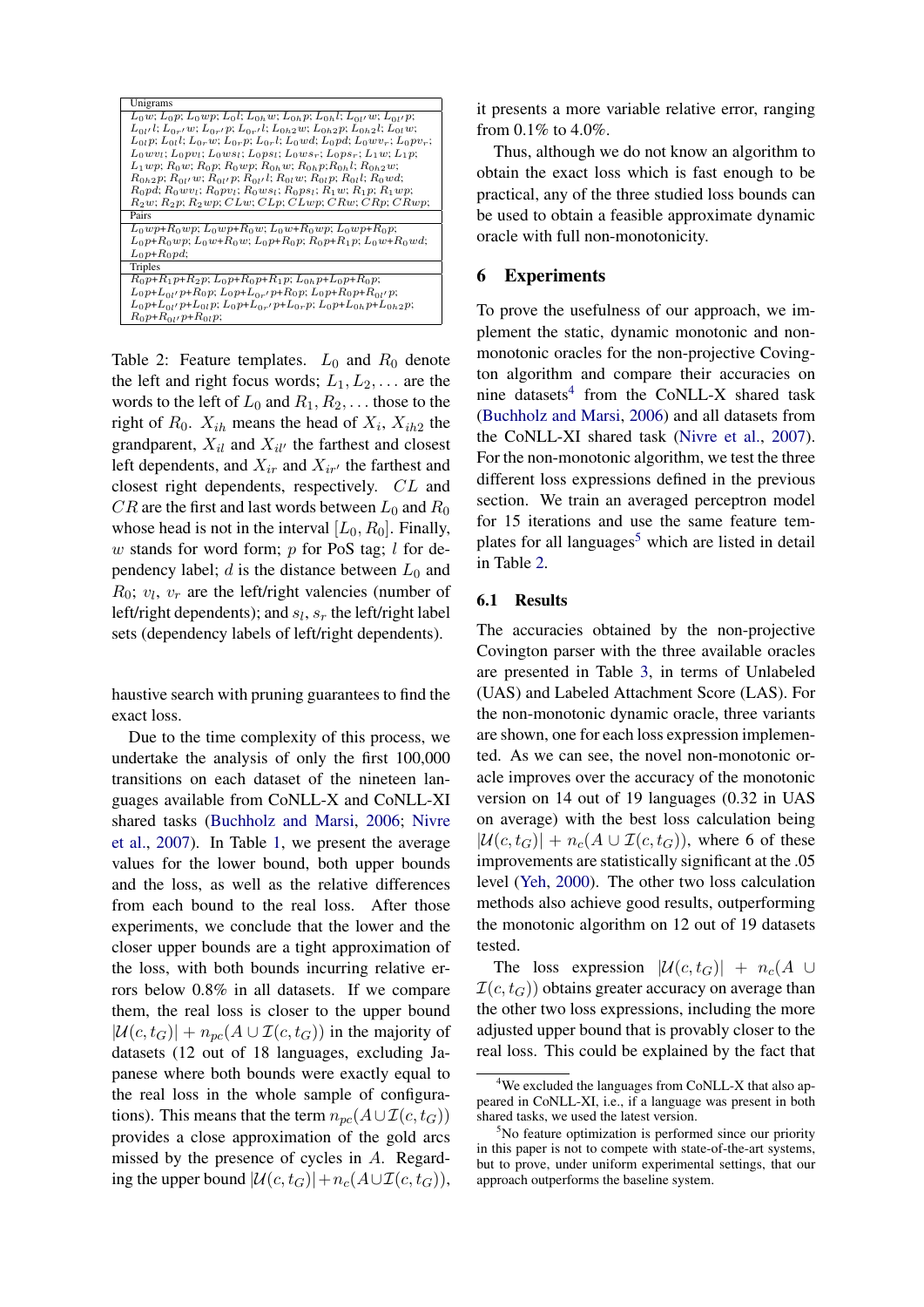|               |            |        |                   | dynamic           | dynamic non-monotonic |                      |                   |                   |                   |                   |
|---------------|------------|--------|-------------------|-------------------|-----------------------|----------------------|-------------------|-------------------|-------------------|-------------------|
|               |            | static | monotonic         |                   | lower                 |                      | pc upper          |                   | upper             |                   |
| Language      | <b>UAS</b> | LAS    | <b>UAS</b>        | LAS               | <b>UAS</b>            | LAS                  | <b>UAS</b>        | LAS               | <b>UAS</b>        | LĀS               |
| Arabic        | 80.67      | 66.51  | 82.76*            | 68.48*            | 83.29*                | $69.14*$             | 83.18*            | $69.05*$          | $83.40^{\dagger}$ | $69.29^{\dagger}$ |
| <b>Basque</b> | 76.55      | 66.05  | $77.49^{\dagger}$ | $67.31^{\dagger}$ | 74.61                 | 65.31                | 74.69             | 65.18             | 74.27             | 64.78             |
| Catalan       | 90.52      | 85.09  | $91.37*$          | 85.98*            | 90.51                 | 85.35                | 90.40             | 85.30             | 90.44             | 85.35             |
| Chinese       | 84.93      | 80.80  | 85.82             | 82.15             | $86.55*$              | $82.53*$             | $86.29*$          | $82.27*$          | 86.60*            | $82.51*$          |
| Czech         | 78.49      | 61.77  | $80.21*$          | $63.52*$          | $81.32^{\dagger}$     | $64.89$ <sup>T</sup> | $81.33^{\dagger}$ | $64.81^{\dagger}$ | $81.49^{\dagger}$ | $65.18^{\dagger}$ |
| English       | 85.35      | 84.29  | 87.47*            | $86.55*$          | $88.44^{\dagger}$     | $87.37^{\dagger}$    | $88.23^{\dagger}$ | $87.22^{\dagger}$ | $88.50^{\dagger}$ | $87.55^+$         |
| Greek         | 79.47      | 69.35  | 80.76             | 70.43             | 80.90                 | 70.46                | 80.84             | 70.34             | 81.02*            | $70.49*$          |
| Hungarian     | 77.65      | 68.32  | 78.84*            | $70.16*$          | $78.67*$              | $69.83*$             | 78.47*            | 69.66*            | 78.65*            | 69.74*            |
| Italian       | 84.06      | 79.79  | 84.30             | 80.17             | 84.38                 | 80.30                | 84.64             | 80.52             | 84.47             | 80.32             |
| Turkish       | 81.28      | 70.97  | 81.14             | 71.38             | 80.65                 | 71.15                | 80.80             | 71.29             | 80.60             | 71.07             |
| Bulgarian     | 89.13      | 85.30  | $90.45*$          | 86.86*            | $91.36^{\dagger}$     | $87.88^{\dagger}$    | $91.33^{\dagger}$ | $87.89^{\dagger}$ | $91.73^{\dagger}$ | $88.26^{\dagger}$ |
| Danish        | 86.00      | 81.49  | 86.91*            | 82.75*            | 86.83*                | 82.63*               | 86.89*            | 82.74*            | 86.94*            | 82.68*            |
| Dutch         | 81.54      | 78.46  | 82.07             | 79.26             | 82.78*                | 79.64*               | 82.80*            | 79.68*            | $83.02^+$         | $79.92^{\dagger}$ |
| German        | 86.97      | 83.91  | 87.95*            | 85.17*            | 87.31                 | 84.37                | 87.18             | 84.22             | 87.48             | 84.54             |
| Japanese      | 93.63      | 92.20  | 93.67             | 92.33             | 94.02                 | 92.68                | 94.02             | 92.68             | 93.97             | 92.66             |
| Portuguese    | 86.55      | 82.61  | 87.45*            | $83.62*$          | 87.17*                | 83.47*               | 87.12*            | 83.45*            | 87.40*            | $83.71*$          |
| Slovene       | 76.76      | 63.53  | 77.86             | 64.43             | $80.39^{\dagger}$     | $67.04^{\dagger}$    | $80.56^{\dagger}$ | $67.10^{+}$       | $80.47^{\dagger}$ | $67.10^+$         |
| Spanish       | 79.20      | 76.00  | $80.12*$          | $77.24*$          | 81.36*                | 78.30*               | 81.12*            | 77.99*            | $81.33*$          | 78.16*            |
| Swedish       | 87.43      | 81.77  | 88.05*            | 82.77*            | 88.20*                | 83.02*               | 88.09*            | 82.87*            | 88.36*            | 83.16*            |
| Average       | 83.48      | 76.75  | 84.46             | 77.92             | 84.67                 | 78.18                | 84.63             | 78.12             | 84.74             | 78.24             |

Table 3: Parsing accuracy (UAS and LAS, including punctuation) of the Covington non-projective parser with static, and dynamic monotonic and non-monotonic oracles on CoNLL-XI (first block) and CoNLL-X (second block) datasets. For the dynamic non-monotonic oracle, we show the performance with the three loss expressions, where *lower* stands for the lower bound  $\mathcal{U}(c, t_G)$ , *pc upper* for the upper bound  $|\mathcal{U}(c, t_G)| + n_{pc}(A \cup \mathcal{I}(c, t_G))$ , and *upper* for the upper bound  $|\mathcal{U}(c, t_G)| + n_c(A \cup \mathcal{I}(c, t_G))$ . For each language, we run five experiments with the same setup but different seeds and report the averaged accuracy. Best results for each language are shown in boldface. Statistically significant improvements  $(\alpha = .05)$  of both dynamic oracles are marked with  $*$  if they are only over the static oracle, and with  $\dagger$  if they are over the opposite dynamic oracle too.

identifying problematic cycles is a difficult task to learn for the parser, and for this reason a more straightforward approach, which tries to avoid all kinds of cycles (regardless of whether they will cost gold arcs or not), can perform better. This also leads us to hypothesize that, even if it were feasible to build an oracle with the exact loss, it would not provide practical improvements over these approximate oracles; as it appears difficult for a statistical model to learn the situations where replacing a wrong arc with another indirectly helps due to breaking prospective cycles.

It is also worth mentioning that the nonmonotonic dynamic oracle with the best loss expression accomplishes an average improvement over the static version (1.26 UAS) greater than that obtained by the monotonic oracle (0.98 UAS), resulting in 13 statistically significant improvements achieved by the non-monotonic variant over the static oracle in comparison to the 12 obtained by the monotonic system. Finally, note that, despite this remarkable performance, the non-monotonic version (regardless of the loss expression implemented) has an inexplicable drop in accuracy in Basque in comparison to the other two oracles.

### <span id="page-7-0"></span>6.2 Comparison

In order to provide a broader contextualization of our approach, Table [4](#page-8-0) presents a comparison of the average accuracy and parsing speed obtained by some well-known transition-based systems with dynamic oracles. Concretely, we include in this comparison both monotonic [\(Gold](#page-9-1)[berg and Nivre,](#page-9-1) [2012\)](#page-9-1) and non-monotonic [\(Hon](#page-9-2)[nibal et al.,](#page-9-2) [2013\)](#page-9-2) versions of the arc-eager parser, as well as the original monotonic Covington system (Gómez-Rodríguez and Fernández-González, [2015\)](#page-9-4). The three of them were ran with our own implementation so the comparison is homogeneous. We also report the published accuracy of the non-projective Attardi algorithm (Gómez-Rodríguez et al., [2014\)](#page-9-15) on the nineteen datasets used in our experiments. From Table [4](#page-8-0) we can see that our approach achieves the best average UAS score, but is slightly slower at parsing time than the monotonic Covington algorithm. This can be explained by the fact that the non-monotonic parser has to take into consideration the whole set of transitions at each configuration (since all are allowed), while the monotonic parser only needs to evaluate a limited set of transitions in some con-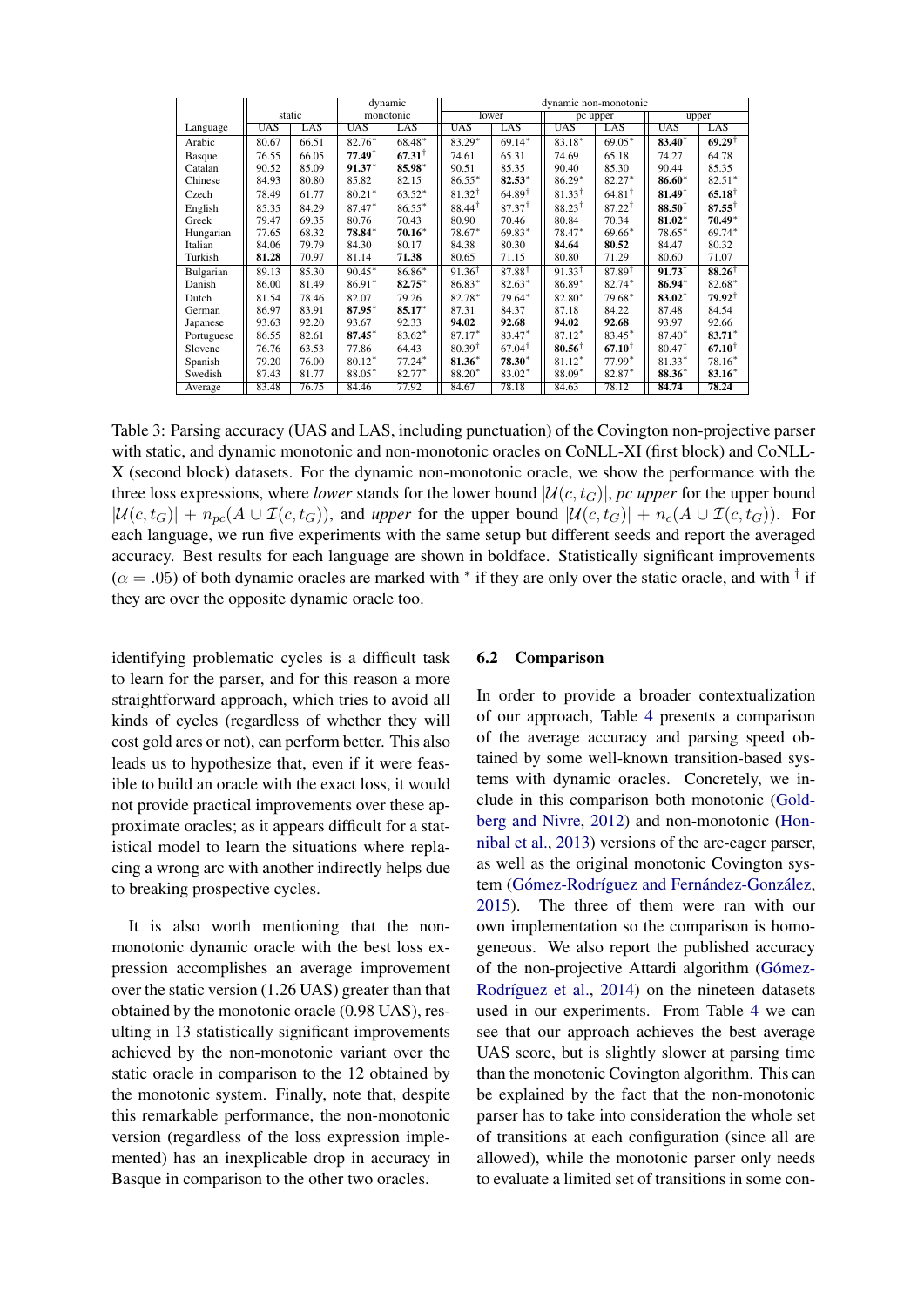|                    | Average value |            |          |  |  |  |
|--------------------|---------------|------------|----------|--|--|--|
| Algorithm          | <b>UAS</b>    | <b>LAS</b> | sent./s. |  |  |  |
| G&N 2012           | 84.32         | 77.68      | 833.33   |  |  |  |
| $G-R$ et al. 2014* | 83.78         | 78.64      |          |  |  |  |
| G-R&F-G 2015       | 84.46         | 77.92      | 335.63   |  |  |  |
| H et al. 2013      | 84.28         | 77.68      | 847.33   |  |  |  |
| This work          | 84.74         | 78.24      | 236.74   |  |  |  |

Table 4: Comparison of the average Unlabeled and Labeled Attachment Scores (including punctuation) achieved by some widely-used transitionbased algorithms with dynamic oracles on nine CoNLL-X datasets and all CoNLL-XI datatsets, as well as their average parsing speed (sentences per second across all datasets) measured on a 2.30GHz Intel Xeon processor. The first block corresponds to monotonic parsers, while the second gathers non-monotonic parsers. All algorithms are tested under our own implementation, except for the system developed by Gómez-Rodríguez et al.  $(2014)$  (marked with  $*)$  where we report the published results.

figurations, speeding up the parsing process.

### 6.3 Error Analysis

We also carry out some error analysis to provide some insights about how non-monotonicity is improving accuracy with respect to the original Covington parser. In particular, we notice that nonmonotonicity tends to be more beneficial on projective than on non-projective arcs. In addition, the non-monotonic algorithm presents a notable performance on long arcs (which are more prone to error propagation): average precision on arcs with length greater than 7 goes from 58.41% in the monotonic version to 63.19% in the non-monotonic parser, which may mean that non-monotonicity is alleviating the effect of error propagation. Finally, we study the effectiveness of non-monotonic arcs (i.e., those that break a previously-created arc), obtaining that, on average across all datasets tested, 36.86% of the arc transitions taken were non-monotonic, replacing an existing arc with a new one. Out of these transitions, 60.31% created a gold arc, and only 5.99% were harmful (i.e., they replaced a previously-built gold arc with an incorrect arc), with the remaining cases creating non-gold arcs without introducing extra errors (replacing a non-gold arc with another). These results back up the usefulness of non-monotonicity in transition-based parsing.

## 7 Conclusion

<span id="page-8-0"></span>We presented a novel, fully non-monotonic variant of the well-known non-projective Covington parser, trained with a dynamic oracle. Due to the unpredictability of a non-monotonic scenario, the real loss of each configuration cannot be computed. To overcome this, we proposed three different loss expressions that closely bound the loss and enable us to implement a practical non-monotonic dynamic oracle.

On average, our non-monotonic algorithm obtains better performance than the monotonic version, regardless of which of the variants of the loss calculation is used. In particular, one of the loss expressions developed proved very promising by providing the best average accuracy, in spite of being the farthest approximation from the actual loss. On the other hand, the proposed lower bound makes the non-monotonic oracle the fastest one among all dynamic oracles developed for the non-projective Covington algorithm.

To our knowledge, this is the first implementation of non-monotonicity for a nonprojective parsing algorithm, and the first approximate dynamic oracle that uses close, efficientlycomputable approximations of the loss, showing this to be a feasible alternative when it is not practical to compute the actual loss.

While we used a perceptron classifier for our experiments, our oracle could also be used in neuralnetwork implementations of greedy transitionbased parsing [\(Chen and Manning,](#page-9-16) [2014;](#page-9-16) [Dyer](#page-9-17) [et al.,](#page-9-17) [2015\)](#page-9-17), providing an interesting avenue for future work. We believe that gains from both techniques should be complementary, as they apply to orthogonal components of the parsing system (the scoring model vs. the transition system), although we might see a "diminishing returns"effect.

## Acknowledgments

This research has received funding from the European Research Council (ERC) under the European Union's Horizon 2020 research and innovation programme (grant agreement No 714150 - FASTPARSE). The second author has received funding from the TELEPARES-UDC project (FFI2014-51978-C2-2-R) from MINECO.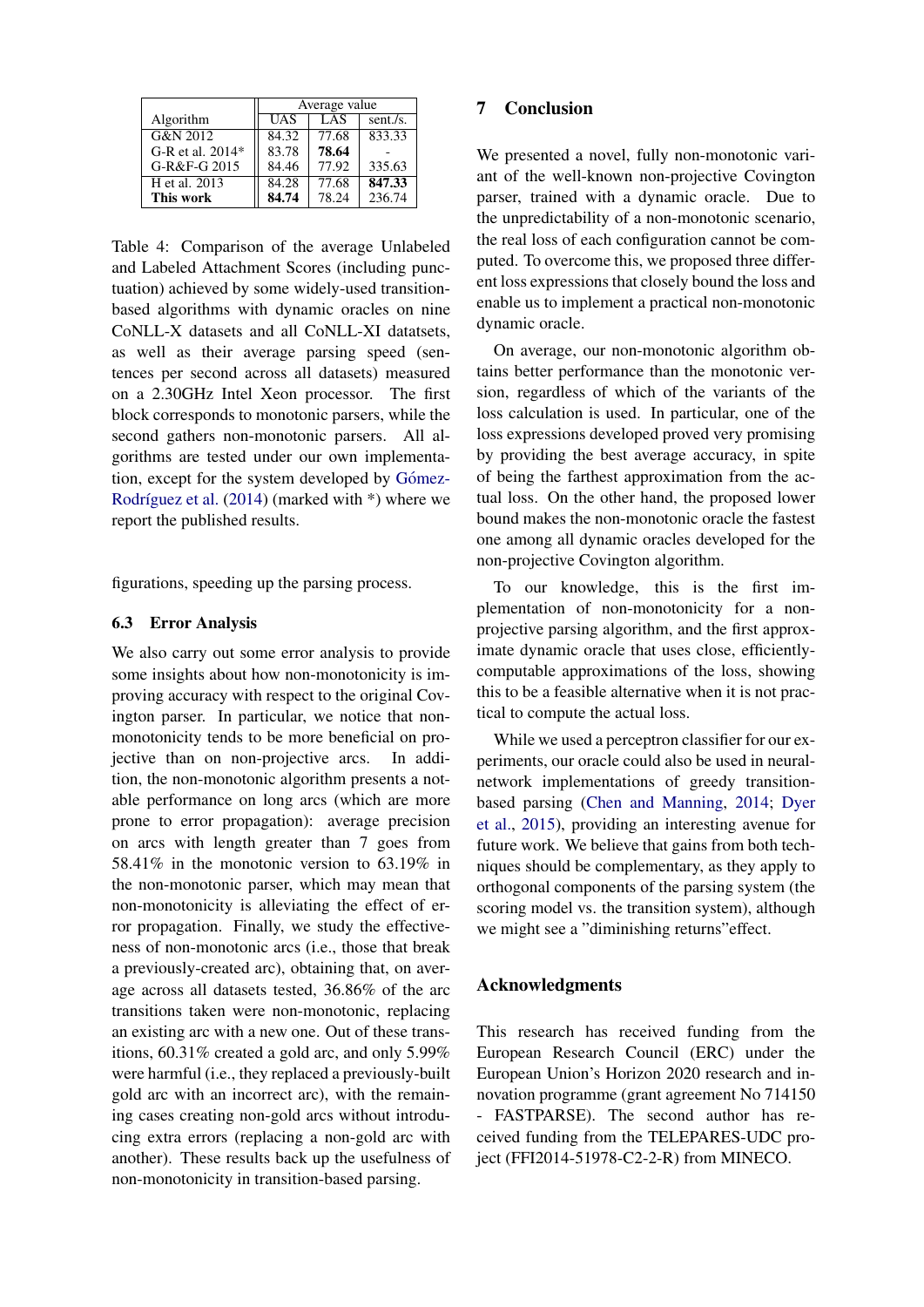#### References

- <span id="page-9-13"></span>Sabine Buchholz and Erwin Marsi. 2006. [CoNLL-X](http://www.aclweb.org/anthology/W06-2920) [shared task on multilingual dependency parsing.](http://www.aclweb.org/anthology/W06-2920) In *Proceedings of the 10th Conference on Computational Natural Language Learning (CoNLL)*. pages 149–164. [http://www.aclweb.org/anthology/W06-](http://www.aclweb.org/anthology/W06-2920) [2920.](http://www.aclweb.org/anthology/W06-2920)
- <span id="page-9-16"></span>Danqi Chen and Christopher Manning. 2014. [A](http://www.aclweb.org/anthology/D14-1082) [fast and accurate dependency parser using neural](http://www.aclweb.org/anthology/D14-1082) [networks.](http://www.aclweb.org/anthology/D14-1082) In *Proceedings of the 2014 Conference on Empirical Methods in Natural Language Processing (EMNLP)*. Association for Computational Linguistics, Doha, Qatar, pages 740–750. [http://www.aclweb.org/anthology/D14-1082.](http://www.aclweb.org/anthology/D14-1082)
- <span id="page-9-5"></span>Michael A. Covington. 2001. A fundamental algorithm for dependency parsing. In *Proceedings of the 39th Annual ACM Southeast Conference*. ACM, New York, NY, USA, pages 95–102.
- <span id="page-9-17"></span>Chris Dyer, Miguel Ballesteros, Wang Ling, Austin Matthews, and Noah A. Smith. 2015. [Transition](http://www.aclweb.org/anthology/P15-1033)[based dependency parsing with stack long short](http://www.aclweb.org/anthology/P15-1033)[term memory.](http://www.aclweb.org/anthology/P15-1033) In *Proceedings of the 53rd Annual Meeting of the Association for Computational Linguistics and the 7th International Joint Conference on Natural Language Processing (Volume 1: Long Papers)*. Association for Computational Linguistics, Beijing, China, pages 334–343. [http://www.aclweb.org/anthology/P15-1033.](http://www.aclweb.org/anthology/P15-1033)
- <span id="page-9-1"></span>Yoav Goldberg and Joakim Nivre. 2012. [A dynamic](http://www.aclweb.org/anthology/C12-1059) [oracle for arc-eager dependency parsing.](http://www.aclweb.org/anthology/C12-1059) In *Proceedings of COLING 2012*. Association for Computational Linguistics, Mumbai, India, pages 959–976. [http://www.aclweb.org/anthology/C12-1059.](http://www.aclweb.org/anthology/C12-1059)
- <span id="page-9-10"></span>Yoav Goldberg and Joakim Nivre. 2013. [Training](http://anthology.aclweb.org/Q/Q13/Q13-1033.pdf) [deterministic parsers with non-deterministic](http://anthology.aclweb.org/Q/Q13/Q13-1033.pdf) [oracles.](http://anthology.aclweb.org/Q/Q13/Q13-1033.pdf) *Transactions of the Association for Computational Linguistics* 1:403–414. [http://anthology.aclweb.org/Q/Q13/Q13-1033.pdf.](http://anthology.aclweb.org/Q/Q13/Q13-1033.pdf)
- <span id="page-9-4"></span>Carlos Gómez-Rodríguez and Daniel Fernández-González. 2015. [An efficient dynamic oracle for](http://aclweb.org/anthology/P/P15/P15-2042.pdf) [unrestricted non-projective parsing.](http://aclweb.org/anthology/P/P15/P15-2042.pdf) In *Proceedings of the 53rd Annual Meeting of the Association for Computational Linguistics and the 7th International Joint Conference on Natural Language Processing of the Asian Federation of Natural Language Processing, ACL 2015, July 26-31, 2015, Beijing, China, Volume 2: Short Papers*. pages 256–261. [http://aclweb.org/anthology/P/P15/P15-2042.pdf.](http://aclweb.org/anthology/P/P15/P15-2042.pdf)
- <span id="page-9-8"></span>Carlos Gómez-Rodríguez and Joakim Nivre. 2013. [Divisible transition systems and](http://aclweb.org/anthology/J/J13/J13-4002.pdf) [multiplanar dependency parsing.](http://aclweb.org/anthology/J/J13/J13-4002.pdf) *Computational Linguistics* 39(4):799–845. [http://aclweb.org/anthology/J/J13/J13-4002.pdf.](http://aclweb.org/anthology/J/J13/J13-4002.pdf)
- <span id="page-9-15"></span>Carlos Gómez-Rodríguez, Francesco Sartorio, and Giorgio Satta. 2014. [A polynomial-time dy](http://aclweb.org/anthology/D14-1099)[namic oracle for non-projective dependency](http://aclweb.org/anthology/D14-1099)

[parsing.](http://aclweb.org/anthology/D14-1099) In *Proceedings of the 2014 Conference on Empirical Methods in Natural Language Processing (EMNLP)*. Association for Computational Linguistics, pages 917–927. [http://aclweb.org/anthology/D14-1099.](http://aclweb.org/anthology/D14-1099)

- <span id="page-9-2"></span>Matthew Honnibal, Yoav Goldberg, and Mark Johnson. 2013. [A non-monotonic arc-eager trans](http://aclweb.org/anthology/W/W13/W13-3518.pdf)[ition system for dependency parsing.](http://aclweb.org/anthology/W/W13/W13-3518.pdf) In *Proceedings of the Seventeenth Conference on Computational Natural Language Learning, CoNLL 2013, Sofia, Bulgaria, August 8-9, 2013*. pages 163– 172. [http://aclweb.org/anthology/W/W13/W13-](http://aclweb.org/anthology/W/W13/W13-3518.pdf) [3518.pdf.](http://aclweb.org/anthology/W/W13/W13-3518.pdf)
- <span id="page-9-3"></span>Matthew Honnibal and Mark Johnson. 2015. [An](http://aclweb.org/anthology/D15-1162) [improved non-monotonic transition system for de](http://aclweb.org/anthology/D15-1162)[pendency parsing.](http://aclweb.org/anthology/D15-1162) In *Proceedings of the 2015 Conference on Empirical Methods in Natural Language Processing*. Association for Computational Linguistics, Lisbon, Portugal, pages 1373–1378. [http://aclweb.org/anthology/D15-1162.](http://aclweb.org/anthology/D15-1162)
- <span id="page-9-12"></span>Donald B. Johnson. 1975. [Finding all the ele](https://doi.org/10.1137/0204007)[mentary circuits of a directed graph.](https://doi.org/10.1137/0204007) *SIAM Journal on Computing* 4(1):77–84. [ht](https://doi.org/10.1137/0204007)[tps://doi.org/10.1137/0204007.](https://doi.org/10.1137/0204007)
- <span id="page-9-0"></span>Ryan McDonald and Joakim Nivre. 2007. [Char](http://www.aclweb.org/anthology/D/D07/D07-1013.pdf)[acterizing the errors of data-driven dependency](http://www.aclweb.org/anthology/D/D07/D07-1013.pdf) [parsing models.](http://www.aclweb.org/anthology/D/D07/D07-1013.pdf) In *Proceedings of the 2007 Joint Conference on Empirical Methods in Natural Language Processing and Computational Natural Language Learning (EMNLP-CoNLL)*. pages 122– 131. [http://www.aclweb.org/anthology/D/D07/D07-](http://www.aclweb.org/anthology/D/D07/D07-1013.pdf) [1013.pdf.](http://www.aclweb.org/anthology/D/D07/D07-1013.pdf)
- <span id="page-9-7"></span>Joakim Nivre. 2003. An efficient algorithm for projective dependency parsing. In *Proceedings of the 8th International Workshop on Parsing Technologies (IWPT 03)*. ACL/SIGPARSE, pages 149–160.
- <span id="page-9-6"></span>Joakim Nivre. 2008. [Algorithms for Determ](https://doi.org/10.1162/coli.07-056-R1-07-027)[inistic Incremental Dependency Parsing.](https://doi.org/10.1162/coli.07-056-R1-07-027) *Computational Linguistics* 34(4):513–553. [https://doi.org/10.1162/coli.07-056-R1-07-027.](https://doi.org/10.1162/coli.07-056-R1-07-027)
- <span id="page-9-14"></span>Joakim Nivre, Johan Hall, Sandra Kübler, Ryan McDonald, Jens Nilsson, Sebastian Riedel,<br>and Deniz Yuret. 2007. The CoNLL 2007 and Deniz Yuret. 2007. [shared task on dependency parsing.](http://www.aclweb.org/anthology/D/D07/D07-1096.pdf) In *Proceedings of the CoNLL Shared Task Session of EMNLP-CoNLL 2007*. pages 915–932. [http://www.aclweb.org/anthology/D/D07/D07-](http://www.aclweb.org/anthology/D/D07/D07-1096.pdf) [1096.pdf.](http://www.aclweb.org/anthology/D/D07/D07-1096.pdf)
- <span id="page-9-11"></span>Robert Endre Tarjan. 1972. [Depth-first search](http://dblp.uni-trier.de/db/journals/siamcomp/siamcomp1.html) [and linear graph algorithms.](http://dblp.uni-trier.de/db/journals/siamcomp/siamcomp1.html) *SIAM J. Comput.* 1(2):146–160. [http://dblp.uni](http://dblp.uni-trier.de/db/journals/siamcomp/siamcomp1.html)[trier.de/db/journals/siamcomp/siamcomp1.html.](http://dblp.uni-trier.de/db/journals/siamcomp/siamcomp1.html)
- <span id="page-9-9"></span>Alexander Volokh. 2013. *Performance-Oriented Dependency Parsing*. Doctoral dissertation, Saarland University, Saarbrücken, Germany.